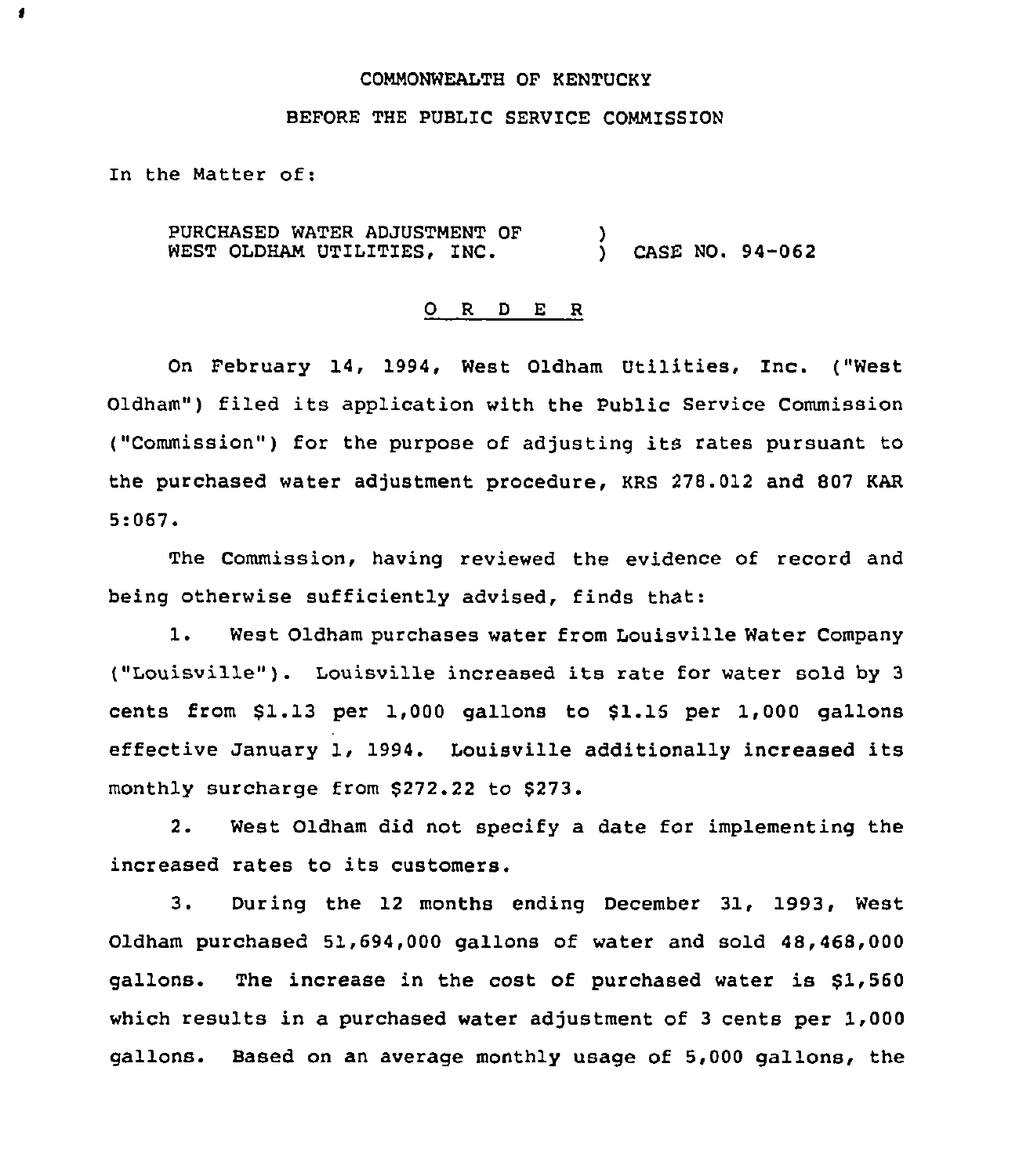average bill of West Oldham's customers would increase 15 cents from  $$19.40$  to  $$19.55$  or 1 percent.

4. The purchased water adjustment of <sup>3</sup> cents per 1,000 gallons and the rates in Appendix A, attached hereto and incorporated herein, are fair, just, and reasonable and should be approved for services rendered on and after the date of this Order.

5. The tariff sheet filed by West Oldham is incorrect in that the adjustment of 3 cents per 1,000 gallons was not added onto the minimum bi-monthly rates based on meter size.

IT IS THEREFORE ORDERED that:

1. The purchased water adjustment of <sup>3</sup> cents per 1,000 gallons and the rates in Appendix <sup>A</sup> are hereby approved for services rendered on and after the date of this Order.

2. Within 30 days of the date of this Order, West Oldham shall file revised tariff sheets setting out the rates approved herein.

Done at Frankfort, Kentucky, this 3rd day of March, 1994.

# PUBLIC SERVICE COMMISSION

Chairman

Chairman

Commisshoner

ATTEST:

Executive Director